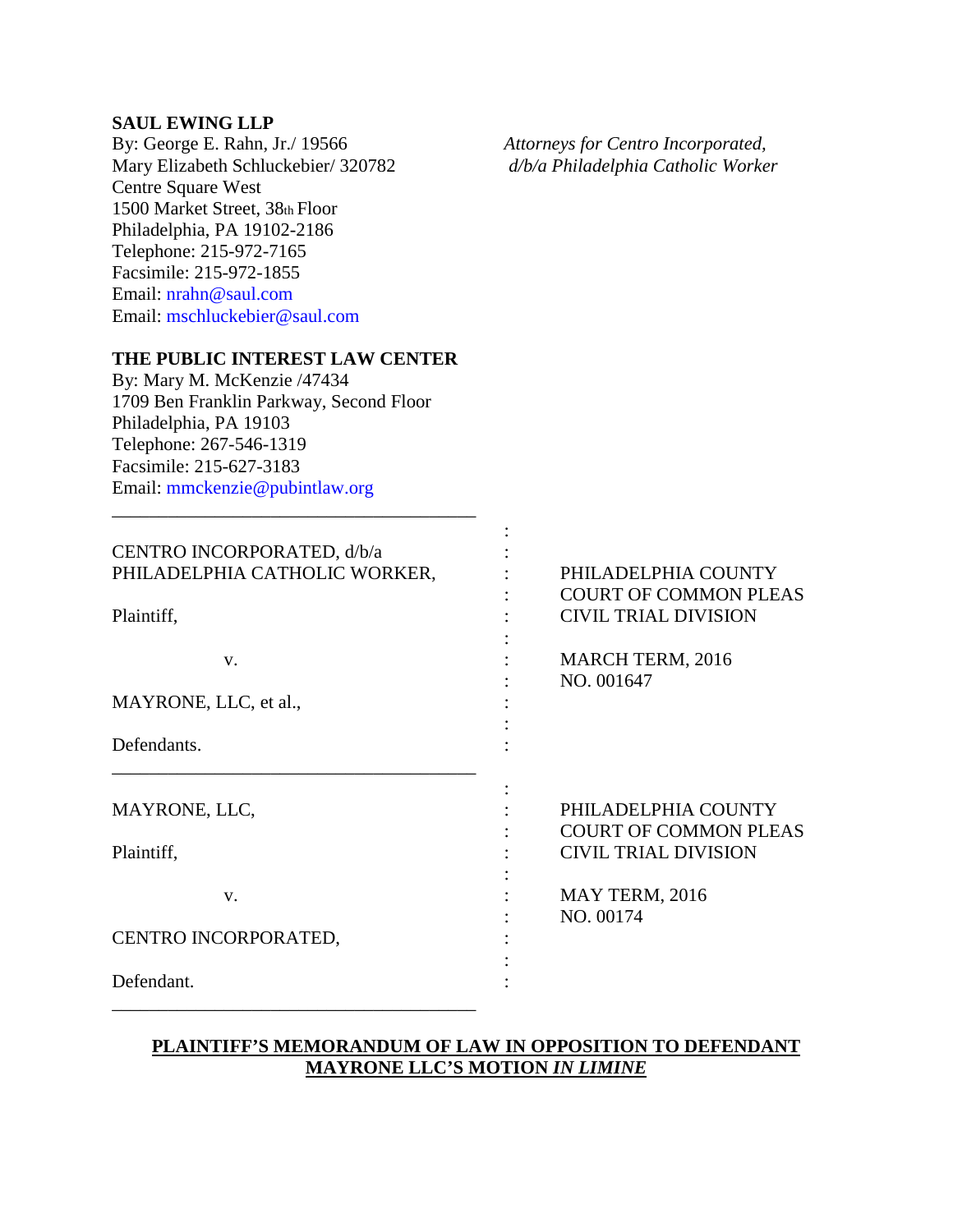#### **I. MATTER BEFORE THIS COURT**

The motion *in limine* of defendant Mayrone LLC ("Mayrone") to preclude the expert report and testimony of Nina Segrè and the response of plaintiff Centro Incorporated, d/b/a Philadelphia Catholic Worker in opposition to Mayrone's motion.

# **II. STATEMENT OF QUESTION INVOLVED**

Should this Court allow plaintiff Centro Incorporated d/b/a/ Philadelphia Catholic Worker ("Philadelphia Catholic Worker") to offer testimony at trial from Nina Segrè regarding real estate conveyances and matters relating to title to real estate where her testimony and expert opinion will aid the trier of fact in understanding the evidence concerning the underlying real estate transaction and chain of title in this case?

Suggested Answer: Yes.

## **III. PERTINENT FACTS AND BACKGROUND**

 $\overline{a}$ 

Since 1988, Philadelphia Catholic Worker has cultivated and maintained a year-round community garden on a once abandoned, vacant lot located at 428-438 West Master Street, Philadelphia Pennsylvania 19122 (the "Property"). Exhibit F, paragraphs 1, 11-26. In March 2016, Philadelphia Catholic Worker filed an action to quiet title on the Property based on its actual, continuous, exclusive, visible, open, notorious, distinct and hostile possession of the Property for more than twenty-one years. *See* Exhibit C. In response, Mayrone filed an action in ejectment in trespass against Philadelphia Catholic Worker seeking to remove Philadelphia Catholic Worker and its community garden from the Property.<sup>1</sup> *See* Exhibit D, paragraphs 17-

<sup>1</sup> Mayrone has also filed a counterclaim in Philadelphia Catholic Worker's quiet title action alleging causes of action for ejectment and trespass. Mayrone seeks damages for trespass. *See* Ejectment Complaint, Exhibit D, paragraphs 21-24 and Answer and counterclaim, Exhibit E, paragraphs 53-56. While actions for quiet title and ejectment are usually non-jury actions, Philadelphia Catholic Worker is entitled to a jury trial on Mayrone's claim for damages for trespass. Catholic Worker has timely filed jury demands, in both the ejectment and quiet title actions.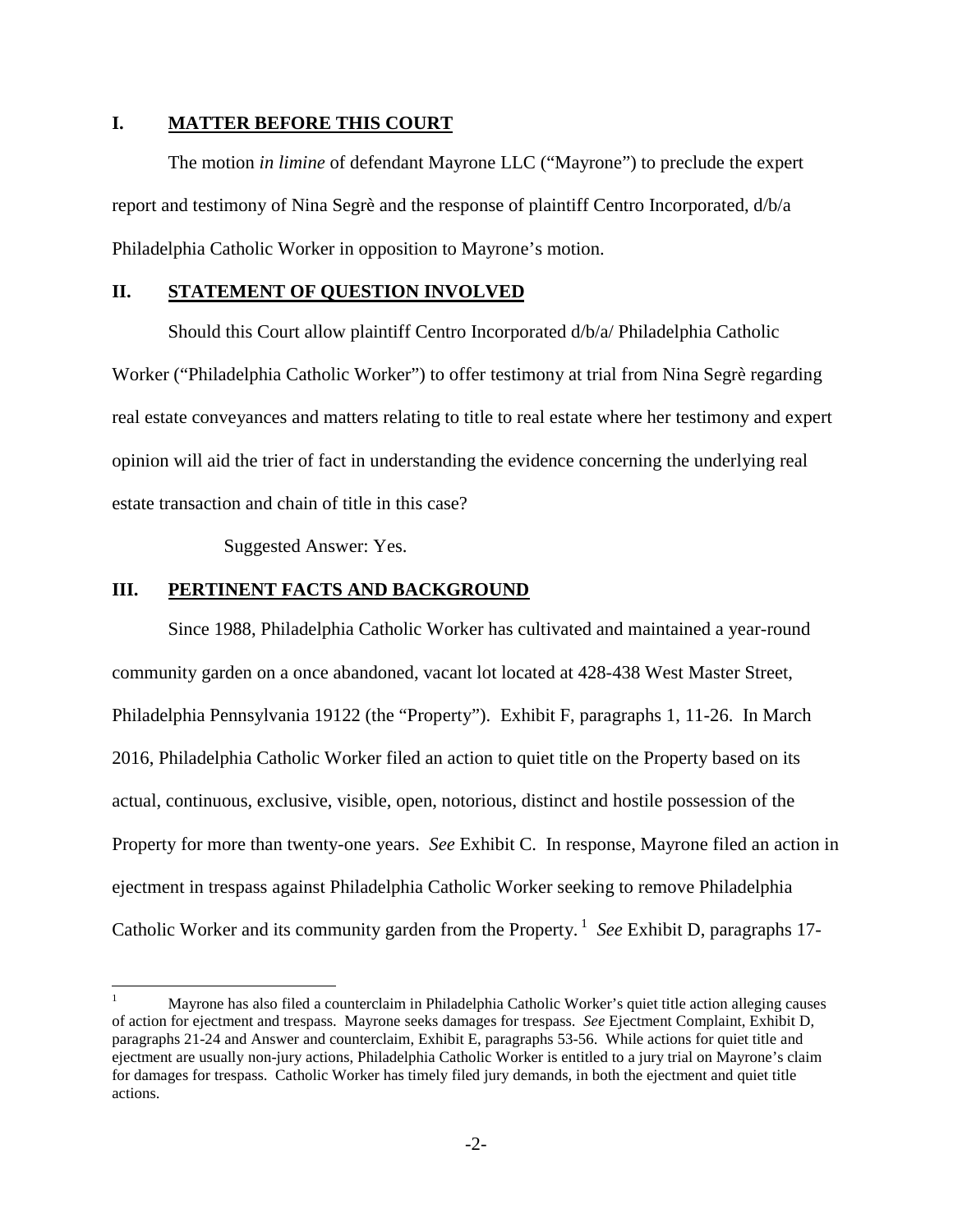24. Mayrone asserts that it purchased the Property in January 2016 from Pyramid Tire & Rubber Co., a corporation that has been inactive since 1956 but which is listed as the previous record owner of the Property. *See* Exhibit D, paragraphs 5, 8; Exhibit F, paragraph 10.

A plaintiff such as Mayrone can bring an ejectment action only if it has the "right to immediate possession with the concomitant right to demand that the defendant vacate the land." *Vandelay Holdings, LLC v. Jackson*, No. 02656, 2013 WL 10215762, at \*5 (Pa. D. & C.5th Aug. 2, 2013), *aff'd*, 2014 WL 10936746 (Pa. Super. Ct. Apr. 15, 2014) (quoting *Plauchak v. Boling*, 653 A.2d 671, 675 (Pa. Super. Ct. 1995)). The right to possession is the central element in an ejectment action. *Olexa v. DeSales Univ.*, 78 Pa. D. & C.5th 171, 193 (2005). Proving fee ownership is one way of proving right to possession. *Soffer v. Beech*, 409 A.2d 337, 341 (Pa. 1979). Moreover, a plaintiff in an ejectment action can recover, if at all, "only on the strength of his own title, not because of weakness or deficiency of title in the defendant." *Hallman v. Turns*, 482 A.2d 1284, 1287 (Pa. Super. Ct. 1984).<sup>2</sup>

Accordingly, whether Mayrone can establish that it holds a fee ownership or valid title on the Property will be a critical issue for the trier of fact. During discovery, Philadelphia Catholic Worker identified Nina Segré as an expert in real estate conveyances and title to real estate and produced her expert report. Ms. Segrè is a bona fide expert with valuable, specialized knowledge in real estate transactions. Throughout her more than thirty-five years of experience as a transactional lawyer, Ms. Segrè has served as counsel to banks, lending institutions, and

 $\overline{a}$ 

<sup>2</sup> Similarly, to maintain an action in trespass plaintiff must have "either actual possession or the right to immediate possession flowing from the right of property; and he must have been deprived of it by the tortious act of another." *Florig v. Estate of O'Hara*, 912 A.2d 318, 327 n.13 (Pa. Super Ct. 2006) (quoting *Roncace v. Welsh*, 14 A.2d 616, 617 (Pa. Super. Ct. 1940)). To prevail, plaintiff must show "a clear right to the property in question" and cannot rely on the alleged tortfeasor's weakness of asserted right to the property to prove a claim of trespass. *White v. Foley*, 54 Pa. D. & C.4th 145, 148–49 (2001), *aff'd*, 804 A.2d 71 (Pa. Super. Ct. 2002).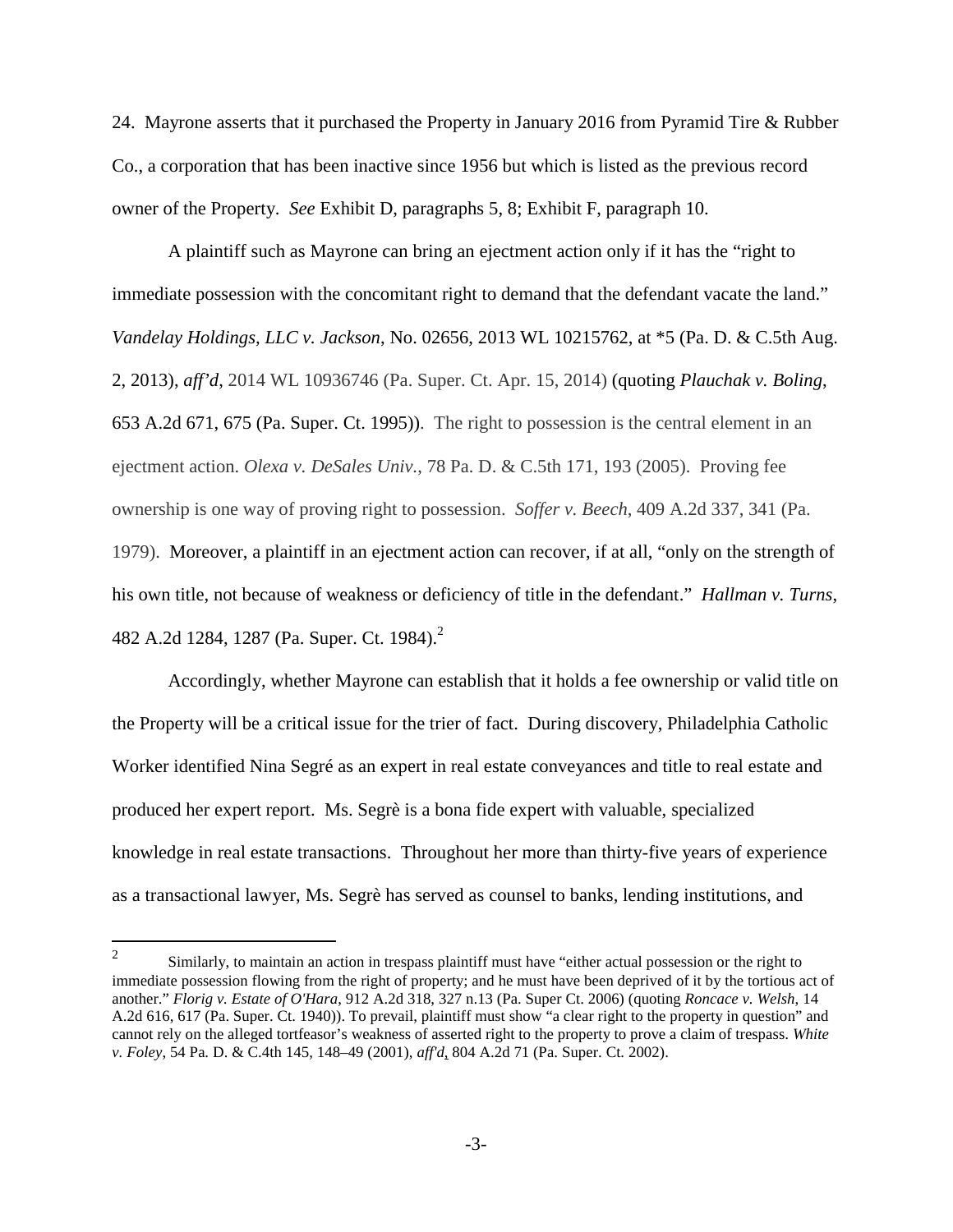investors; taught real estate transactions at multiple law schools; and chaired the executive board of the Real Estate Section of the Philadelphia Bar Association. *See* Exhibit B.

The matters surrounding Mayrone's claim to ownership of the Property involve issues of real property, corporate structure and trust and estate practice. The Report of Nina Segrè sets forth the full factual background. Briefly, Pyramid is a Pennsylvania corporation and was listed in the Philadelphia Recorder's office as owner of the Property. Pyramid has never been dissolved and therefore continues as an existing corporation. Pyramid, therefore, is the entity that would be required to transfer title if there were a sale to Mayrone or any third party. Exhibit A, pages 4-9.

The deed on which Mayrone relies for its claim of ownership was executed by two individuals, Elliott Fields and Arlene Zitin. Neither Fields nor Zitin claim to be officers or shareholders of Pyramid, nor do they allege that they were authorized by the corporation to act on its behalf. Instead Fields and Zitin executed the deed as alleged "co-executors of the Estate of Emma Fields last surviving beneficial owner of Pyramid." Exhibit A, pages 4-9.

Corporations are owned by shareholders. There is no evidence as to who owned the stock of Pyramid at any time. Elliott Fields and Arlene Zitin are apparently the children of Frank Fields and Emma Fields. Emma Fields was the wife and later widow of Frank Fields. Frank Fields apparently had some connection with Pyramid, and was listed as one of the directors of Pyramid in a 1956 document. Frank Fields died in 1990 or 1991. There is no will for Frank L. Fields in the record of this case nor has one been produced by Mayrone. There is no evidence as to what property, if any, Frank Fields may have owned at his death or how this property may have been distributed. Emma Fields died in 1992. A copy of a will for Emma Fields has been produced in this case. According to her will, Emma Fields' assets, whatever they may have

-4-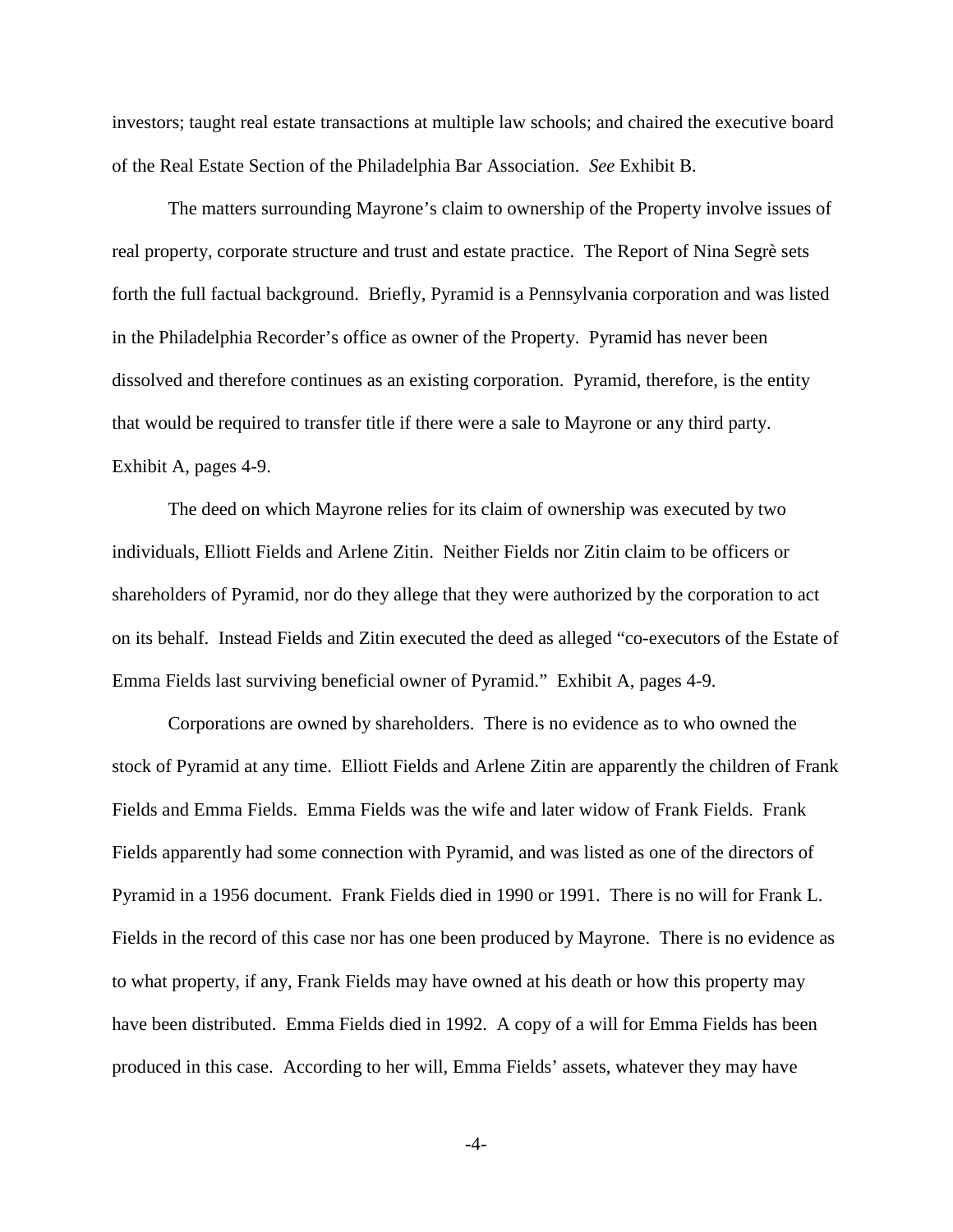been, did not pass through her estate, but were given instead to a trust. The trust document is not part of the record in the case. There is no evidence of what assets may have been included in the trust. Elliott Fields and Arlene Zitin each personally received \$15,000 from the purported transaction. Exhibit A, pages 2-9.

In summary, there is no deed from Pyramid, the record owner of the property to Mayrone; there is no corporate resolution supporting a transfer of the Property from Pyramid to Mayrone, there is no evidence of the current ownership of Pyramid, or indeed of the ownership of the corporation at any time. There is no evidence regarding Frank Fields' will or the distribution of his assets, whatever they may have been. There is no evidence that Emma Fields ever owned any shares of stock of Pyramid. There is no evidence, if she did own any stock, that the stock was ever part of Emma Fields' estate; and there is no evidence that Elliott Fields or Arlene Zitin had legal authority to execute a deed as executors for the estate and alleged "beneficial owner" of Pyramid. Exhibit A, pages 2-9.

In her report, Nina Segrè reviews the documents and deposition testimony regarding ownership of the Property. Exhibit A, pages 2-3. Ms. Segrè also points out, based on her experience and expertise, what records she would expect to see in a transaction conveying real property from a corporation such as Pyramid to Mayrone, and the holes in Mayrone's chain of title to the Property. Ms. Segrè also offers the opinion, based on her experience, that beneficial ownership is not a recognized concept for corporate ownership of a corporation, and that a claimed designation of beneficial ownership does not grant legal authority to transfer title. Exhibit A, pages 4-9.

In summary, Ms. Segré's report and testimony is based on her specialized knowledge of real estate conveyances and will aid the trier of fact in understanding the evidence concerning the

-5-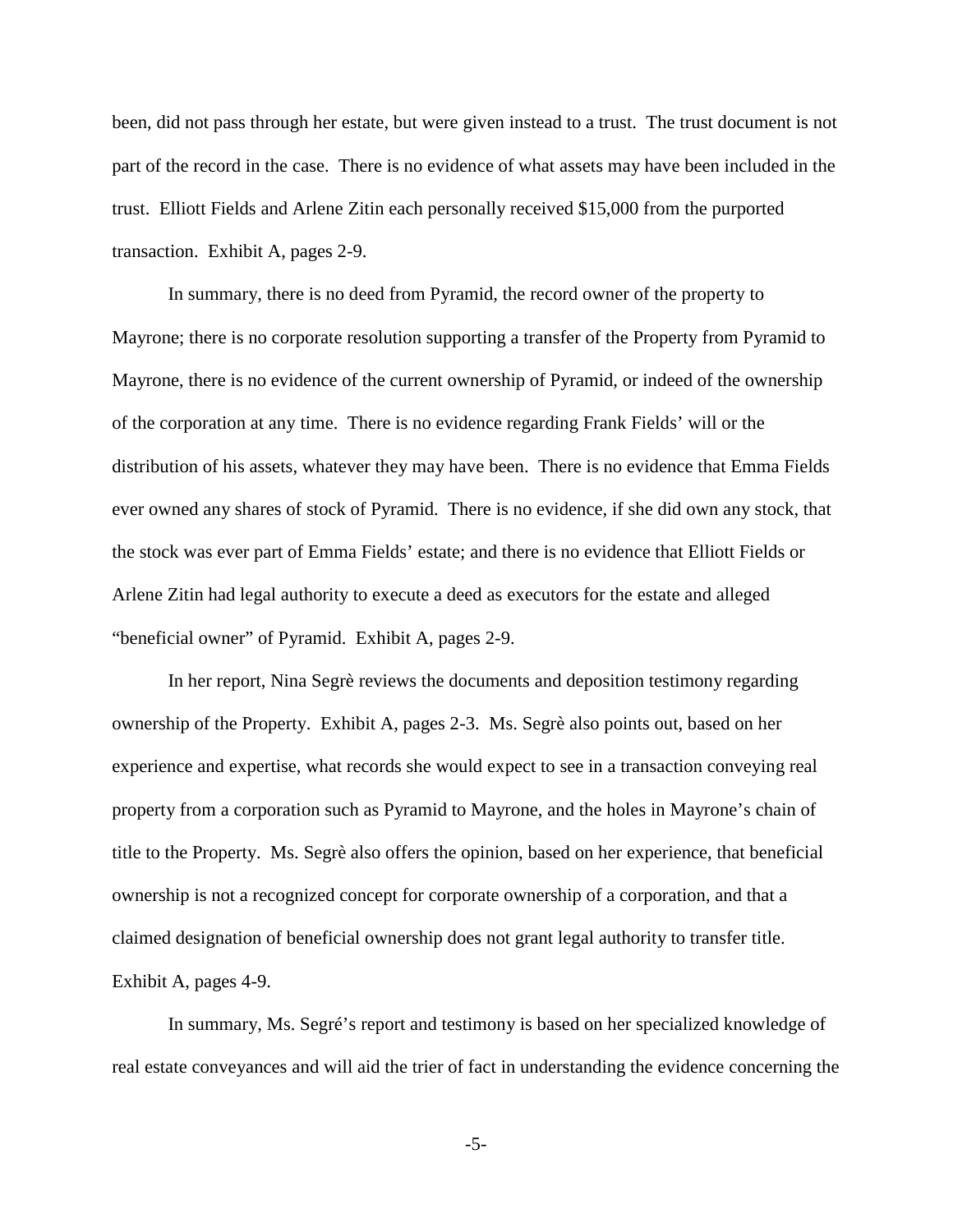purported real estate transaction between Mayrone and Pyramid and Mayrone's chain of title. Ms. Segré will opine on the types of records provided in ordinary real estate transactions to convey good title to property and the types of records that are absent in the conveyance to Mayrone. She will testify as to documents one would expect to see regarding the ownership and control of Pyramid as well as Pyramid's continuing interest in the Property. *See* Segré Expert Report, Exhibit A.

#### **IV. ARGUMENT**

Mayrone's Motion *in Limine* should be denied, and Ms. Segré should be permitted to testify at trial. Pursuant to Pa.R.E. 702, which governs admission of expert testimony, an expert witness may testify if "(a) the expert's scientific, technical, or other specialized knowledge is beyond that possessed by the average layperson; (b) the expert's scientific, technical, or other specialized knowledge will help the trier of fact to understand the evidence or to determine a fact in issue; and (c) the expert's methodology is generally accepted in the relevant field." Pa.R.E. 702. Moreover, trial courts have broad discretion over the admissibility of expert testimony. *See Commonwealth v. Gonzalez*, 546 A.2d 26, 31 (Pa. 1988) ("In Pennsylvania, a liberal standard for the qualification of an expert prevails."). The purpose of admitting expert witnesses is to assist the trier of fact in understanding issues involving technical knowledge, skill, training, or experience that the ordinary person would not understand. *Hayes Creek Country Club, Inc. v. Cent. Penn Quarry Stripping & Const. Co.*, 181 A.2d 301, 308 (Pa. 1962).

Ms. Segré's wealth of experience, professional expertise, thorough analysis, and clear report more than satisfy Pa.R.E. 702. Moreover, Ms. Segré's testimony is not a legal opinion, as Mayrone asserts, but rather assists the trier of fact in understanding the complexities surrounding real estate transactions and the chain of title involved in this case. In addition, even if Ms.

-6-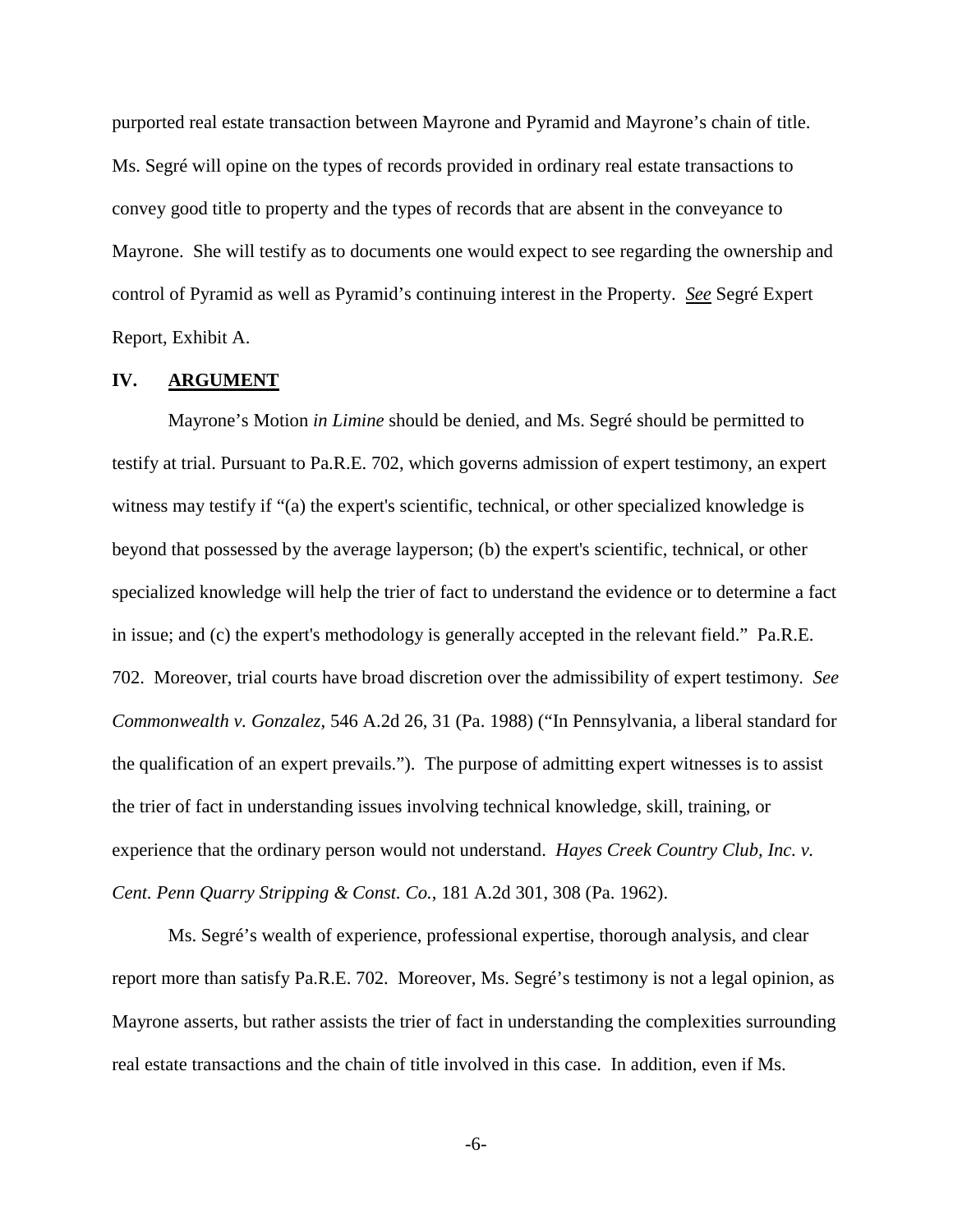Segré's testimony were considered to be an opinion on a legal matter, Pennsylvania law does not prohibit her testimony, and the Court has broad discretion to allow Ms. Segré to testify at trial.

## **A. Ms. Segrè's testimony concerning practices and standards in real estate transactions and chain of title is admissible.**

Ms. Segrè's testimony will concern the types of documents provided in ordinary real estate transactions to convey good title to property and the types of documents that are absent in the transaction that took place between Pyramid and Mayrone. She will opine on the records regarding the ownership and control of Pyramid, its continuing interest in the Property, the effectiveness of the conveyance to Mayrone, and her opinion that Mayrone cannot establish fee ownership based upon the documents underlying the alleged Pyramid-Mayrone transaction. Exhibit A, pages 2-9. All of this testimony aids the trier of fact in determining ownership which is an issue of fact, not of law. *See Commonwealth, Dep't of Transp. V. UTP Corp.,* 847 A.2d 801,806 (Pa. Commw. Ct. 2004) (denying motion of summary judgment because two conflicting expert opinions on who owned real property presented a genuine issue of material fact).<sup>3</sup> See *also Raida v. Kusner*, No. 390 WDA 2013, 2014 WL 10919601, at \*7 (Pa. Super. Ct. May 13, 2014) (indicating that ambiguity in a property's conveyance would create a factual question of ownership); *Bethea v. Pennsylvania Fin. Responsibility Assigned Claims Plan*, 595 A.2d 122 (Pa. Super. Ct. 1991) (determining property ownership through analyzing facts, such as regularity of usage and possession of keys); *Williams v. Roberts*, No. 93-6919, 1997 WL 11098352, at \*13 (Pa. D. & C.4th 1997) (declining to reverse a judgment on the ground that the jury decided the issue of ownership).

<u>.</u>

<sup>3</sup> In that case, the Pennsylvania Department of Transportation brought suit against several putative landowners alleging that the landowners' failure to maintain a tunnel under the property cause the subsidence of a state highway. The parties relied on several expert witnesses, including a real estate attorney, to explain the chain of title to the involved property. The experts described the chain of title and opined on where title stood based on the facts of the case. *Commonwealth Dep't of Transp. V. UTP Corp.*, 847 A.2d at 806. While the court did not directly address the admissibility of the expert testimony, the court relied on the conflicting expert testimonies as the deciding factor in denying the Department's motion for summary judgment.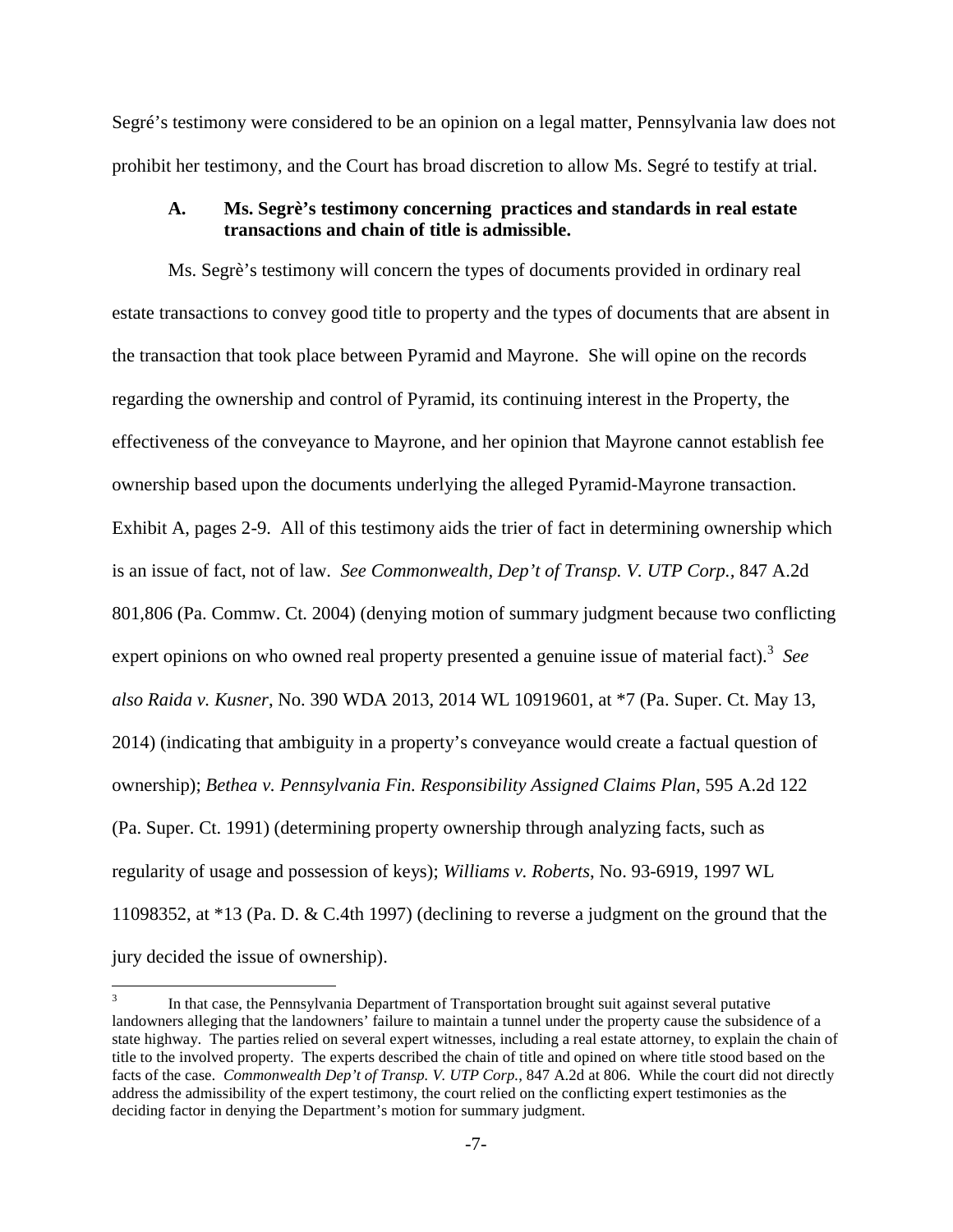Like expert testimony on industry standards and practice, Ms. Segré's testimony regarding real estate conveyances and title matters is admissible in Pennsylvania. *See Commonwealth, Dep't of Pub. Welfare v. Eiseman*, 125 A.3d 19, 22 (Pa. 2015) (remarking that testimony from healthcare providers about trade-secrets and confidential-proprietary-information exemptions was heard at trial); *Koken v. Fid. Mut. Life Ins. Co.*, 803 A.2d 807, 826 (Pa. Commw. Ct. 2002) (noting expert testimony about industry standards for audit opinions was heard at trial); *Chisom v. United Nat'l Ins. Co.*, 38 Pa. D. & C.2d 642, 644 (1966) (allowing two lawyers to testify that it is common practice for insurers to request medical examinations of the insured through his or her lawyers).<sup>4</sup> Expert testimony on industry standards can be especially valuable when evaluating complex or specialized legal issues. *See Mohney v. Am. Gen. Life Ins. Co.*, 116 A.3d 1123, 1137, *reargument denied* (June 30, 2015), *appeal denied,* 130 A.3d 1291 (Pa. Super. Ct. 2015) (holding that a trial court abused its discretion in excluding an insurance expert's testimony on training legal professionals regarding interpretation of insurance policies). In particular, expert testimony is valuable because it allows the trier of fact to better evaluate the facts and come to a decision. *Commonwealth v. Walker*, 92 A.3d 766, 784 (Pa. 2014) (noting that an expert testifying about factors that impact eyewitness identification provides the jury with information with which it can make a "more informed decision" about credibility).

Here, Ms. Segré's testimony will provide the context of real estate practice and standards to the trier of fact in order to evaluate the facts in this case. *See* Exhibit A. Ms. Segrè's report highlights which parts of the documents and depositions are important for making an ownership determination, as well as how these provisions compare to industry standards. Exhibit A, pages

 $\overline{a}$ 

<sup>4</sup> Similarly, in *United States v. Leo*, a case relied on by Mayrone in its motion, the court held that the trial court did *not* abuse its discretion in admitting expert testimony, noting "[w]hile it is not permissible for a witness to testify as to the governing law since it is the district court's duty to explain the law to the jury, our Court has allowed expert testimony concerning business customs and practices." *United States v. Leo*, 941 F.2d 181, 196 (3d Cir. 1991).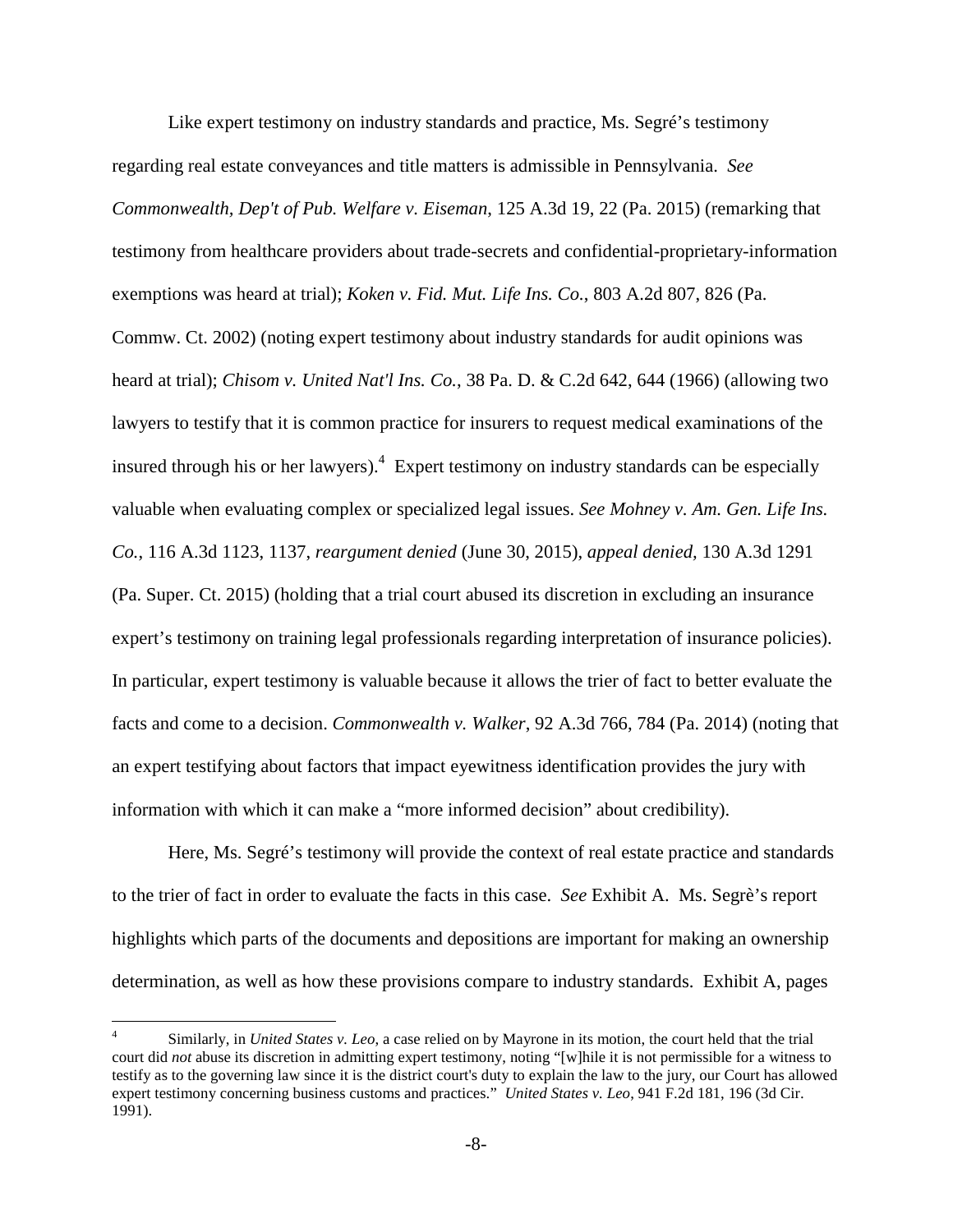2-3. For example, as noted above, Ms. Segré identifies unusual language in the January 2016 Deed from Pyramid to Mayrone whereby the Deed was executed by the "Co-Executors of the ... Last Surviving Beneficial Owner of Pyramid." According to Ms. Segré the term "beneficial owner" has no industry-recognized meaning. Ex. A, at 5. Ms. Segrè's opinion gives the trier of fact a valuable framework through which it can make a determination about whether Mayrone has established ownership of the property on its ejectment and trespass claims.

In sum, Ms. Segré will not be opining on whether Mayrone had fee ownership or title in the Property, but rather the acts, circumstances and records that are consistent with title or fee ownership and how the facts in this case fit within that framework and practice. Accordingly, Ms. Segré's testimony is admissible and the Motion *in Limine* should be denied.

#### **B. Even if the Court considers Ms. Segré's testimony to be a legal opinion, her testimony is still admissible.**

Mayrone argues that this Court should exclude Ms. Segrè's expert report because her opinion that Mayrone has not produced sufficient documentation to establish ownership of the Property is a legal determination. However, Pennsylvania state law mandates no such exclusion; expert witnesses may present testimony including a legal opinion. For example, in legal malpractice cases, Pennsylvania courts have allowed attorneys to testify noting that "[t]he standard of care in a legal malpractice case is whether the attorney has exercised ordinary skill and knowledge related to common professional practice. . . By its very nature, the specific standard of care attributed to legal practitioners [*sic*] necessitates an expert witness' explanation where a jury sits as the fact finder. . . Expert testimony becomes necessary when the subject matter of the inquiry is one involving special skills and training not common to the ordinary lay person." Storm v. Golden, 538 A.2d 61, 64 (Pa. Super. Ct. 1988) (citations omitted). *See also Bey v. Sacks*, 789 A.2d 232, 238 (Pa. Super. Ct. 2001) (holding a dental expert may opine about

-9-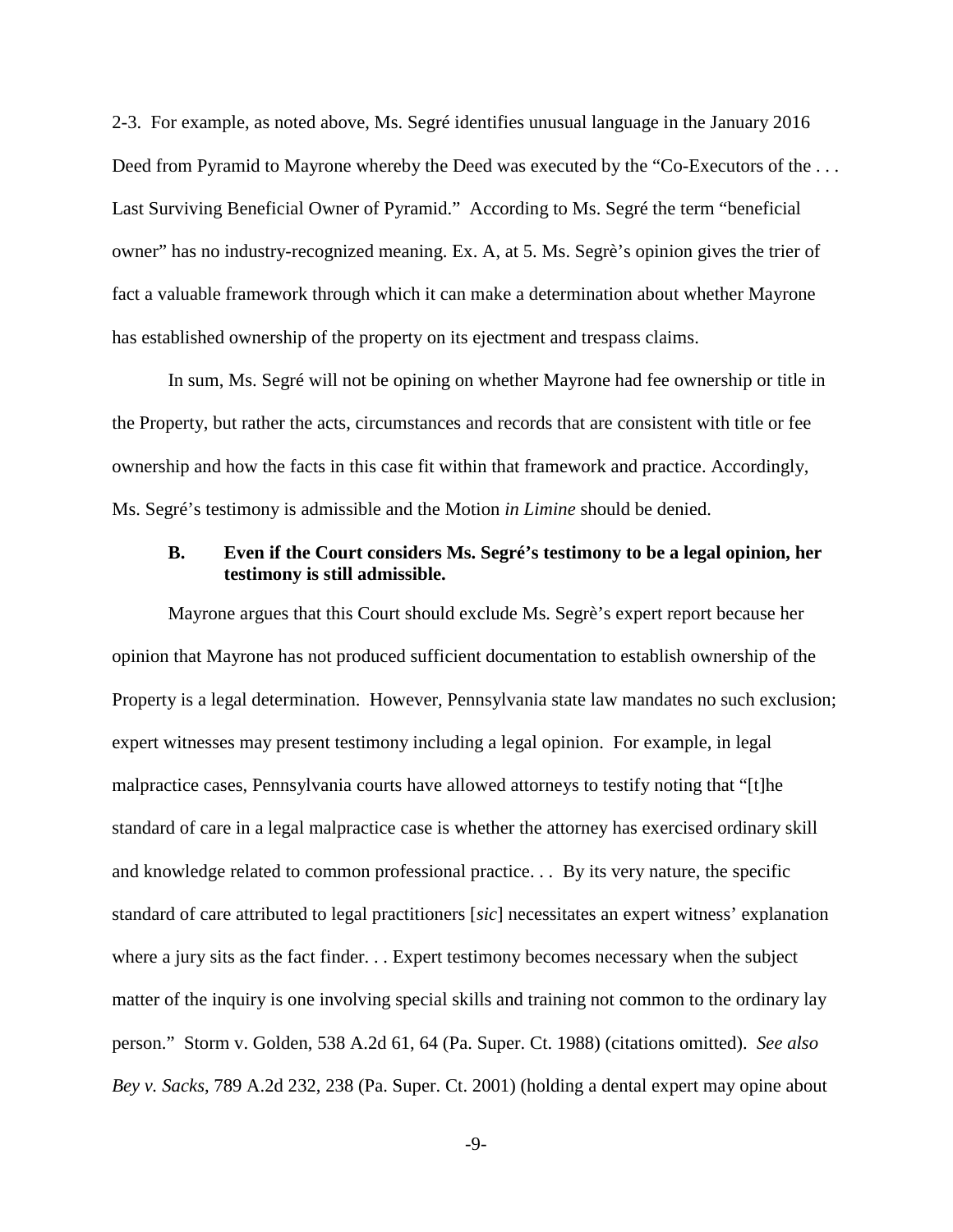whether a risk is significant or material enough to be legally required for informed consent); *In re Paul S.*, 552 A.2d 288 (Pa. Super. Ct. 1988) (permitting a social worker's expert testimony as to who should have legal custody of a child). Specifically, legal experts, such as lawyers, may testify as experts on legal issues. *Fiorentino v. Rapoport*, 693 A.2d 208, 213–14 (Pa. Super. Ct. 1997) (holding a legal malpractice plaintiff's lawyer expert could testify that defendant law firm could not fulfill its fiduciary duties to both of its clients, lacked "basic forms of protection" against bias, and noted that documents were "slanted" in another client's favor); *Commonwealth, Dep't of Transp. v. UTP Corp.*, 847 A.2d 801, 806 (Pa. Commw. Ct. 2004) (relying on expert real estate lawyers' testimony about whether defendants had an ownership interest in real property at issue); *see also Luzerne Cty. Flood Prot. Auth. v. Reilly*, 825 A.2d 779, 785 (Pa. Commw. Ct. 2003) (finding a non-lawyer expert could not testify to his legal opinion on marketability of title because he lacked legal expertise and experience on the matter).<sup>5</sup>

The cases relied upon by Mayrone in support of its conclusion that experts may not present legal opinions are distinguishable. Those cases involved legal experts testifying on ultimate legal issues such as the interpretation of a statute. Def.'s Mot. *in Lim.* 4-5; Def.'s Mem. in Supp. of its Mot. *in Lim.* 4-5; *see Waters v. State Emps.' Ret. Bd.*, 955 A.2d 466, 470 (Pa. Commw. Ct. 2008) (holding a worker should not have been allowed to present an expert in statutory construction to testify at her State Employees' Retirement Board hearing that she is entitled to receive at least seventy percent of her final average salary for life based on his interpretation of 71 Pa.C.S. § 5704); *Browne v. Commonwealth*, 843 A.2d 429, 433-34 (Pa.

<u>.</u>

<sup>5</sup> Mayrone cites *Browne*, for the proposition that "legal opinion testimony is not admissible." Def.'s Mot. *in Lim.* 4-5; Def.'s Mem. in Supp. of its Mot. *in Lim.* 4-5. However, the Pennsylvania Superior Court clarified the court's holding in **Browne** stating that "[Browne] more accurately held that an investigating police officer who did not witness an accident may not give his opinion as to causation of the accident at issue in a negligence action at trial unless he has been qualified as an expert." *Commonwealth v. Thomas*, No. 1238 WDA 2013, 2014 WL 10936772, at \*10 (Pa. Super. Ct. May 30, 2014).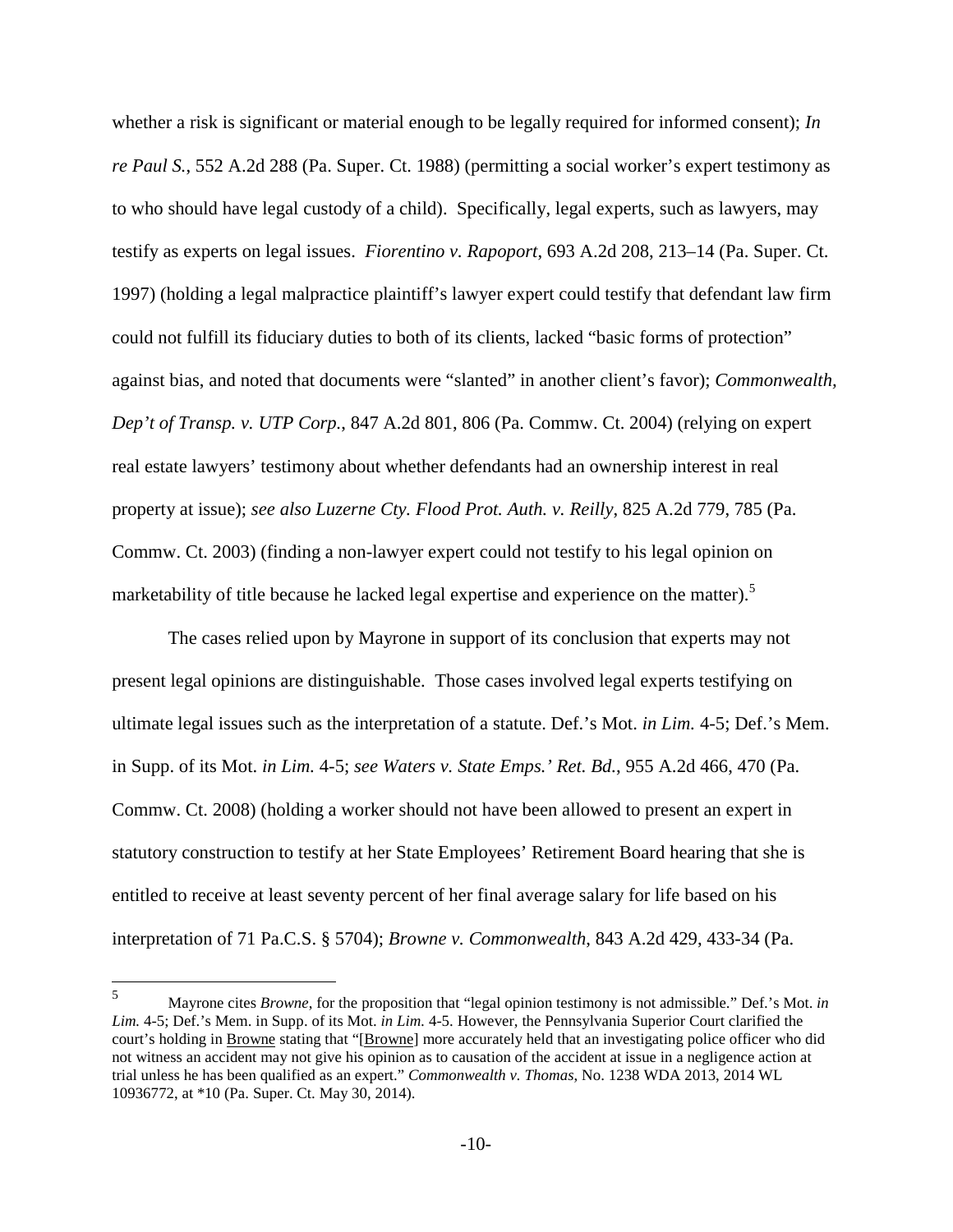Commw. Ct. 2004) (holding expert testimony that a contractor violated a construction ordinance was properly excluded, but noting the expert could read from the ordinance to the jury and opine as to how the construction should have been completed); *Kosey v. City of Washington Police Pension Bd.*, 459 A.2d 432, 434 (Pa. Commw. Ct. 1983) (holding expert testimony about whether vacation pay should be included under 53 P.S. § 39301, an ordinance detailing the police pension fund, was properly excluded). In contrast to these cases, Ms. Segré will be explaining a specialized area of real estate law to assist the trier of fact in understanding the significance or insignificance of certain language and the presence or absence of certain records in the transaction between Pyramid and Mayrone and in the chain of title.

Mayrone asserts there is a rigid prohibition against the admission of opinions involving legal issues, but in fact, admission of expert testimony is discretionary. Furthermore, the plain text of the Pennsylvania Rules of Evidence and Pennsylvania law support admission of Ms. Segrè's expert report. Indeed, Ms. Segrè's expert testimony is a valuable and permissible tool for the trier of fact to use to better understand the evidence and to determine ownership. Thus, this Court should deny Mayrone's motion *in limine* and allow Ms. Segrè to testify as an expert at trial.